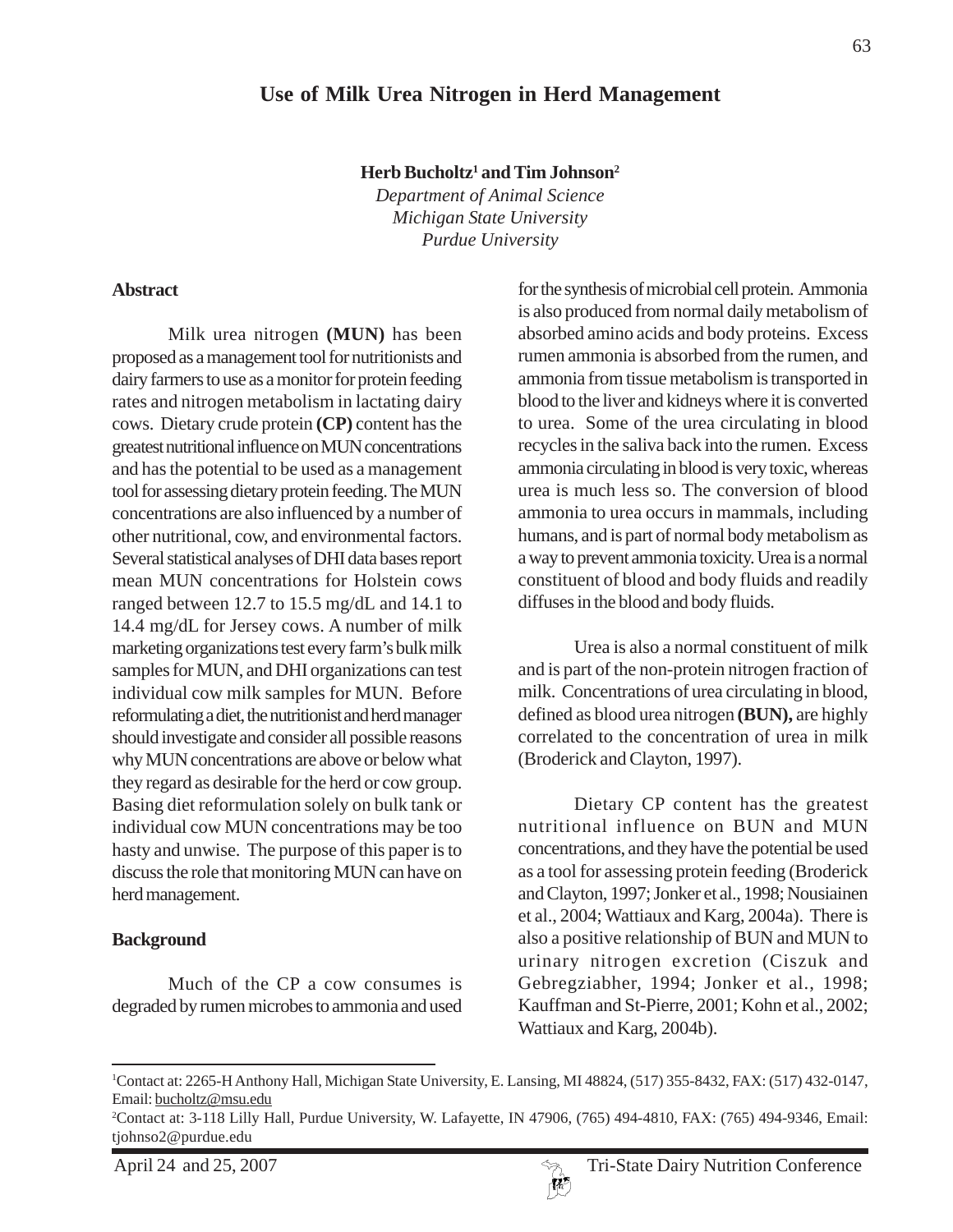For evaluating dietary protein levels, BUN concentrations can be measured, but measuring BUN is an invasive, time consuming procedure requiring the obtaining of blood samples from individual cows. However, obtaining milk samples to determine MUN concentrations is a much easier and non-invasive way for evaluating CP feeding levels. Therefore, monitoring MUN concentrations either from individual cows or the bulk tank has the potential of being a management tool for evaluating dietary protein levels.

# **Nutritional Factors Influencing MUN Concentrations**

Although dietary CP level is the major nutritional influence on MUN concentrations, other nutritional factors do play a role. In a statistical evaluation of animal and nutritional factors influencing MUN concentrations, Broderick and Clayton (1997) reported a positive relationship between MUN and BUN, body weight, fat-corrected milk yield **(FCM)**, dietary CP content, dry matter intake, and days in milk. They reported a negative relationship of MUN with parity, milk and fat yield, dietary CP per unit of NE<sub>L</sub> concentration and NE<sub>L</sub> intake. Others have also reported similar and additional nutritional-measure relationships with MUN concentrations (Linn and Garcia, 1998; Godden et al., 2001; Nousiainen et al., 2004; Wattiaux and Karg, 2004a).

## **Cow and Environmental Factors Influencing MUN Concentrations**

Breed effects on MUN concentrations are variable and may need to be considered when evaluating MUN in herds with mixed breeds. In a study using data from milk testing organizations, Brown Swiss and Jersey had higher test-day MUN concentrations compared with Holstein cows (Wattiaux et al., 2005). However, when the same diet was fed, MUN was greater in Holstein cows as compared to Jersey cows (Rodriguez et al.,

1997; Rastani et al., 2001), but it was the same for both breeds in another study (Kauffman and St Pierre, 2001).

Parity appears to have little effect on MUN concentrations (Broderick and Clayton, 1997; Ferguson et al., 1997). Time of day when a milk sample was obtained influenced MUN concentrations with AM collected milk having higher MUN concentrations than PM milk (Broderick and Clayton, 1997; Godden et al., 2001; Wattiaux et al., 2005). Also, Gustafsson and Palmquist (1993) reported that MUN concentrations were the highest at about 4 hours after feeding. Higher yields of milk and FCM have been associated with higher MUN concentrations (Linn and Garcia, 1998; Broderick and Clayton, 1997). In early lactation, MUN concentrations have been reported to be higher than in the later stages of lactation in studies using data from milk testing organizations (Johnson and Young, 2003; Rajala-Schultz and Saville, 2003; Wattiaux et al., 2005). Care should be taken when evaluating diet protein feeding levels based on MUN concentrations of cows in early lactation because tissue protein metabolism for energy can influence MUN concentrations (Wattiaux et al., 2005). Season of the year variations in MUN have been reported using data from milk testing organizations, and the researchers suggest that a combination of seasonal factors, such as temperature, humidity, feeding programs (grazing), and calving patterns, in combination make it difficult to pinpoint seasonal effects (Ferguson et al., 1997; Godden et al., 2001; Wattiaux et al., 2005).

## **What are Normal or Suggested MUN Concentrations**

The first question most people ask is, "What are normal or the recommended MUN concentrations?" That is a difficult question to answer.

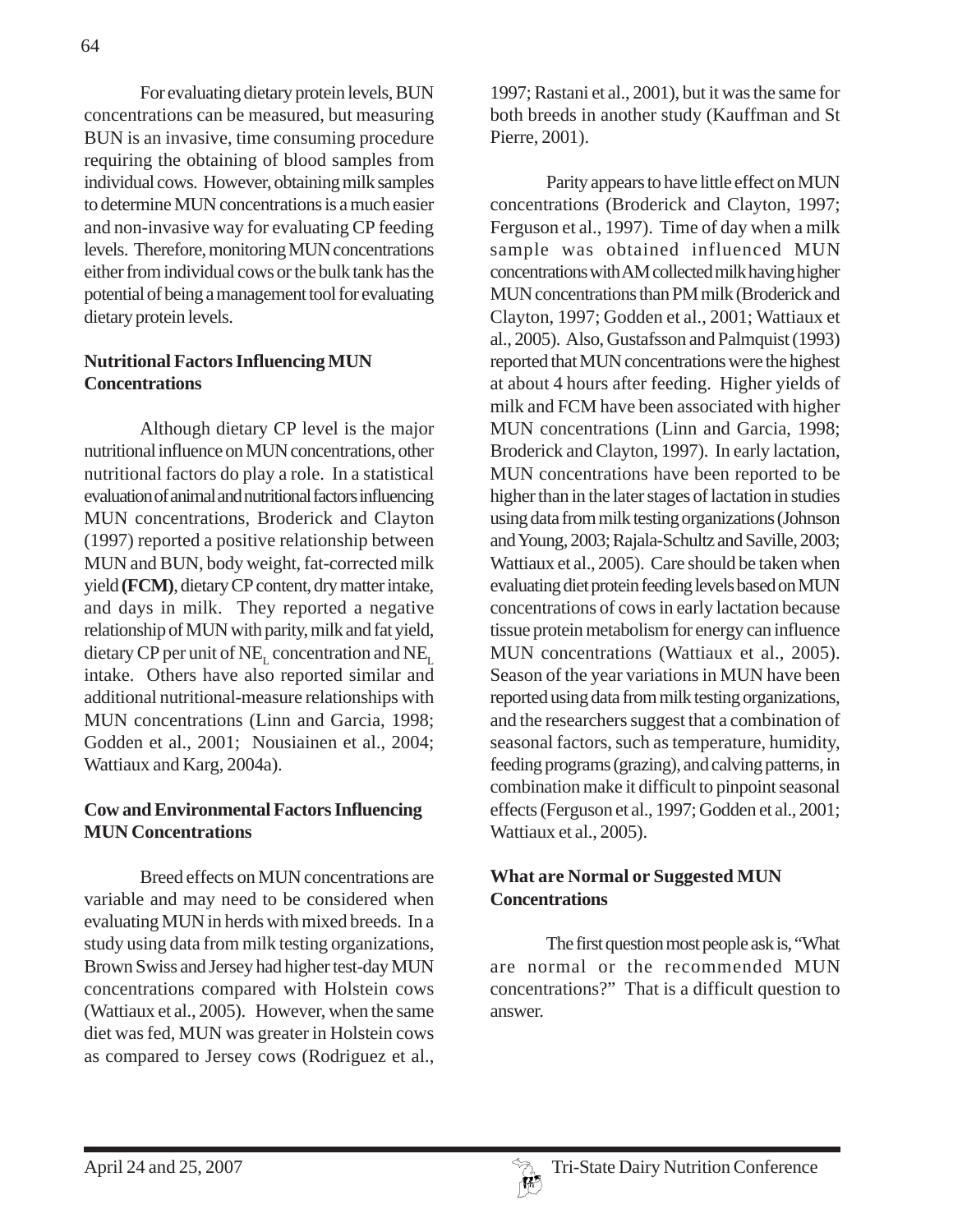Mean MUN concentrations have been reported for statistical evaluation of DHI data bases. Wattiaux et al. (2005) in their evaluation of Midwest dairy herds using DHI records observed that mean MUN concentration was 12.7, 14.6, and 14.4 mg/ dL for Holstein, Brown Swiss, and Jersey cows, respectively. Johnson and Young (2003), using DHI records of western herds, reported mean MUN concentration of 15.5 and 14.1 mg/dL for Holstein and Jersey cows, respectively. While mean MUN concentrations are interesting, they do not provide what the recommended MUN concentration should be. Kohn (2007) suggested that under typical production conditions, herd MUN concentrations should be between 8 to12 mg/dL, based on a field study of herds in Maryland and Virginia (Jonker et al., 2002). Dickrell (2007) referenced research by Broderick (USDA Forage Laboratory, Madison, WI) who suggested MUN concentrations of 10 to 12 mg/dL for Holstein cows and 12 mg/dL for Jersey cows.

#### **Using MUN in Herd Management**

Dietary CP levels are the main nutritional influence on MUN concentrations. Nutritionists and dairy farmers would like to know if the diets formulated and fed are resulting in efficient protein utilization or is there a need to reformulate the diets.

A number of the milk marketing organizations test milk bulk tank samples for MUN concentrations. Bulk tank milk is picked up every day or every other day on most dairy farms, and this allows for very frequent monitoring of MUN. However, the bulk tank sample represents milk for all cows whose milk was put into the tank. Thus, the bulk tank sample does not allow for the monitoring of MUN from different cow groups, which may be fed different rations and concentrations of protein levels.

#### **Suggestions for Using Bulk Tank MUN**

Monitor bulk tank MUN to establish a herd baseline over a 3 to 6 month period. Day-to-day bulk tank MUN concentrations will vary considerably. If after establishing a herd's baseline and the MUN concentrations remain for a week or two above or below the suggested ranges of 10 to 12 mg/dL for Holstein cows or 12 mg/dL for Jersey cows, then the possible factors influencing MUN concentrations should be evaluated. However, variations in bulk tank MUN concentrations are too great to make sound, informed decisions for diet formulations based only on these data. So, this may be the time to collect MUN data for individual cows to pinpoint which cows or feeding groups are the contributors to the high or low MUN concentrations in the bulk tank. Another, possible option would be for a farm to use an "inline milk sample collector" that obtains a milk sample as it goes from the parlor to the bulk tank. These devices are commercially available. This would enable the obtaining of a milk sample from a specific group or pen of cows. The resulting sample would represent all the milk from all cows within a group or pen. This would allow for determining MUN concentrations and other milk components for a specific cow management group instead of obtaining milk samples from individual cows.

## **Suggestions for Using Individual Cow MUN**

Many DHI organizations test milk samples for MUN concentrations from members and also non-members. A nutritionist, along with a herd manager, can decide which cows or groups would be the best candidates from which to obtain milk samples. They would need to decide on the number of cows to sample to obtain a representative MUN concentration for the cows within a group or pen.

Remember that time of day when a milk sample is obtained influences MUN concentrations. Milk samples for MUN should be obtained at the

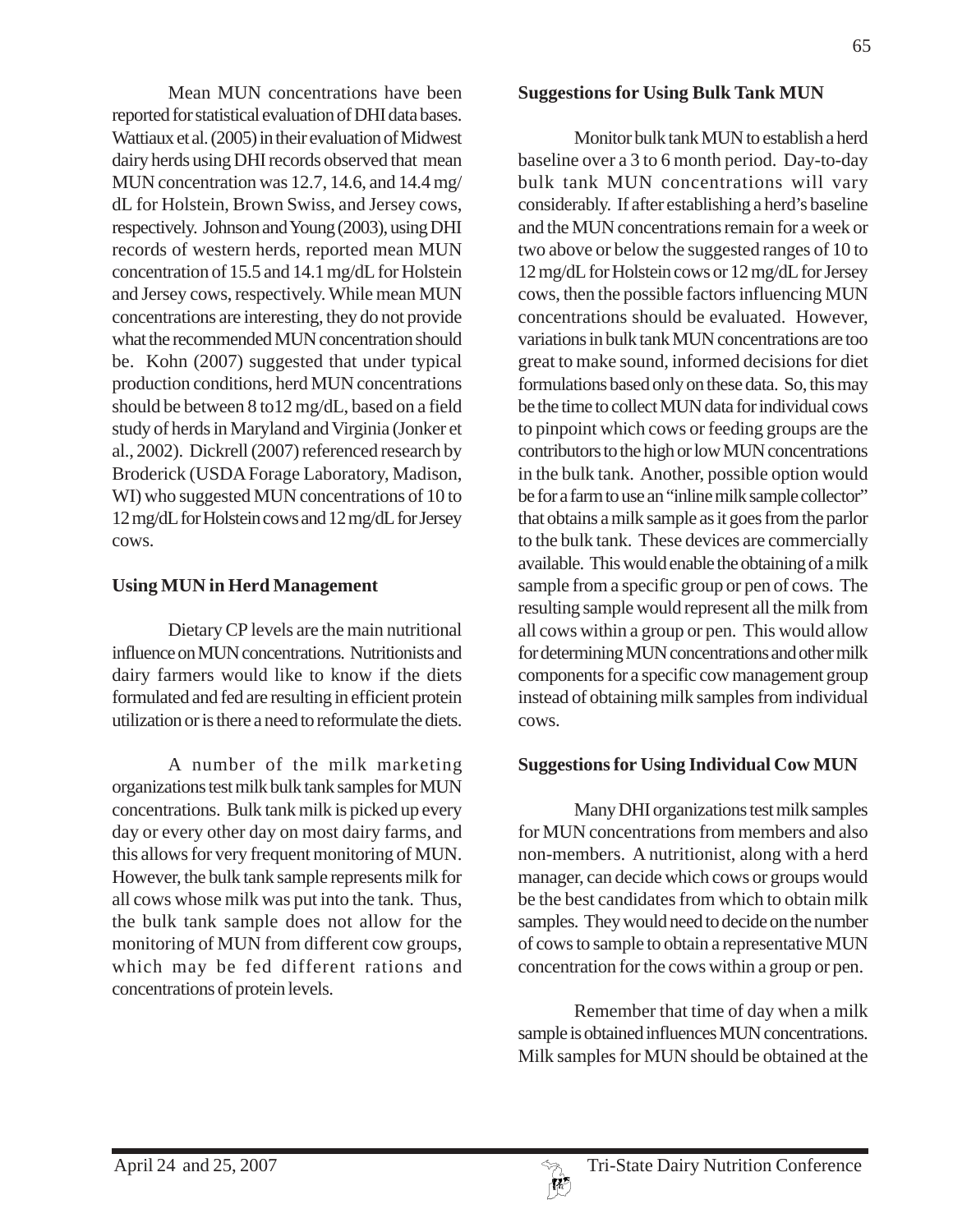same milking time when colleting individual cow milk samples on different days. For many herds on DHI, test-day milk samples are collected from only one milking and are often taken at the AM milking one month and then at the PM milking the next month. For 3X milked herds, this variation in the time of day the milk samples was obtained will be greater. This needs to be considered; otherwise, accurate and reliable MUN results will not be obtained to make informed decisions for diet formulations.

In addition, proposing to reformulate a diet based solely on bulk tank or individual cow MUN concentrations would be unwarranted and unwise. Before reformulating a diet, a nutritionist and herd manager should investigate and consider all the possible reasons why MUN concentrations are above or below what they regard as desirable for the herd or group.

## **References**

Broderick, G.A., and M.K. Clayton. 1997. A statistical evaluation or animal and nutritional factors influencing concentrations or milk urea nitrogen. J. Dairy Sci. 80:2964-2971.

Ciszuk, A.U., and T. Gebregziabher. 1994. Milk urea as an estimate or urine nitrogen of dairy cows and goats. Acta Agric. Scand. 44:87-95.

Dickrell, J. 2007. MUN revisited. Dairy Today. www.agweb.com/DairyToday. February 10, 2007

Ferguson, J.D., N. Thomsen, D. Slesser, and D. Burris. 1997. Pennsylvania DHIA milk urea testing. J. Dairy Sci. 80(Suppl. 1):161. (Abstr.)

Godden, S.M., K.D. Lissemore, D.F. Kelton, K.E. Leslie, J.S. Walton, and J.H. Lumsden. 2001. Relationship between milk urea concentrations and nutritional management, production, and economic variables in Ontario dairy herds. J. Dairy Sci. 84:1128-1139.

Gustafsson, A.H., and D.L. Palmquist. 1993. Diurnal variation of rumen ammonia, serum urea and milk urea in dairy cows at high and low yields. J. Dairy Sci. 76:475-484.

Johnson, R.G., and A.J. Young. 2003. The association between milk urea nitrogen and DHI production variables in western commercial dairy herds. J. Dairy Sci. 86:3008-3015.

Jonker, J.S., R.A. Kohn, and R.A. Erdman. 1998. Using milk urea nitrogen to predict nitrogen excretion and utilization efficiency in lactating dairy cattle. J. Dairy Sci. 81.2681-2692.

Jonker, J.S., R.A. Kohn, and J. High. 2002. Use of milk urea nitrogen to improve dairy cow diets. J. Dairy Sci. 85:939-946.

Kauffman, A.J., and N.R. St-Pierre. 2001. The relationship of milk urea nitrogen to urine nitrogen excretion in Holstein and Jersey cows. J. Dairy Sci. 84:2284-2294.

Kohn, R. 2007. Use of milk or blood urea nitrogen to identify feed management inefficiencies and estimate nitrogen excretion by dairy cattle and other animals. Proc. Florida Ruminant Nutrition Symposium. Gainesville, FL. University of Florida, Gainesville. Pg. 1-15.

Kohn, R.A., K.E. Kalscheur, and E. Russek-Cohen. 2002. A comparison of analytical methods and the influence of milk components on milk urea nitrogen recovery. J. Dairy Sci. 85:227-234.

Linn, J., and A. Garcia. 1998. Practical considerations for monitoring milk urea nitrogen. Proc. Tri-State Dairy Nutrition Conf. Ft. Wayne, IN. The Ohio State University, Columbus. Pp. 205- 215.